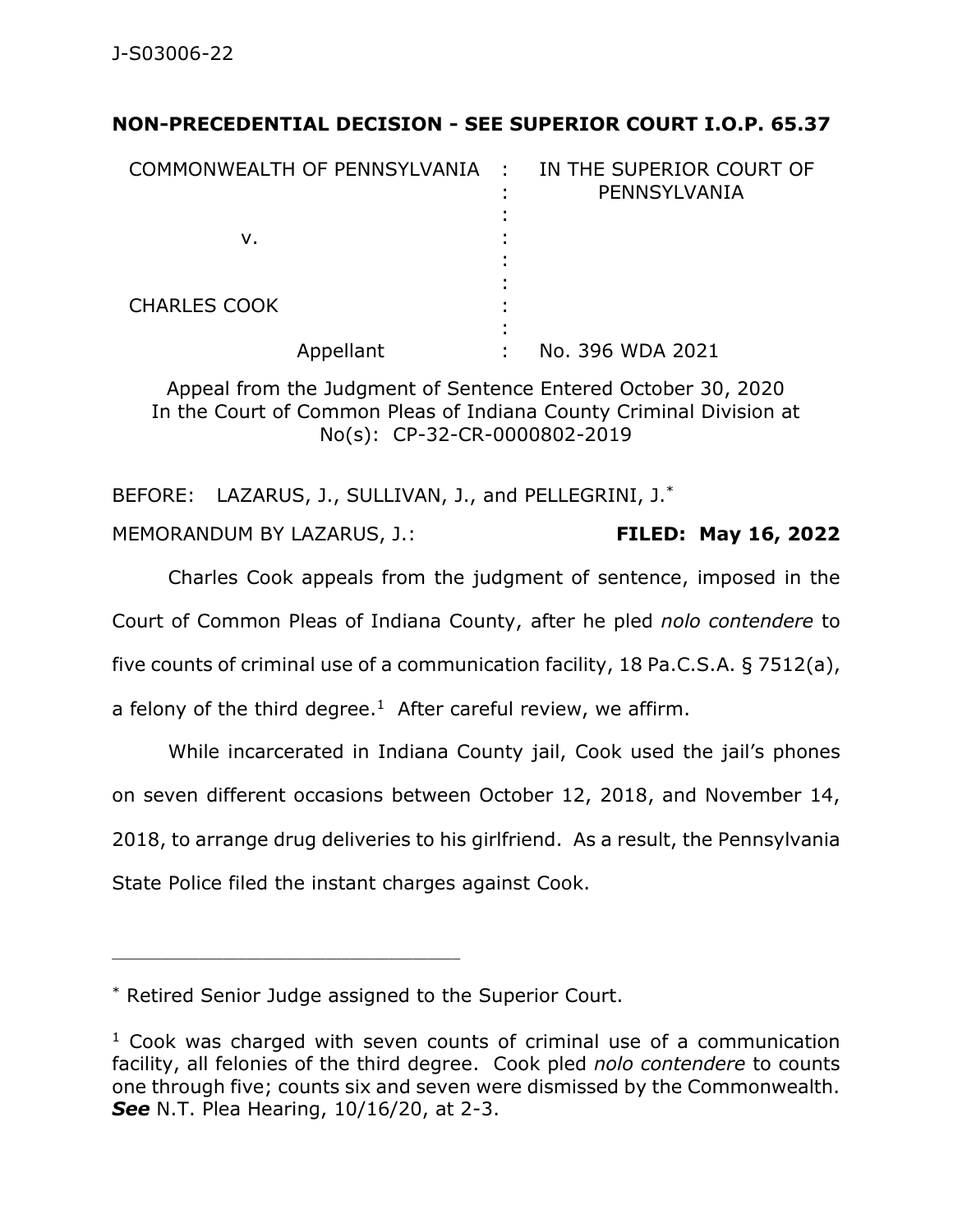Prior to sentencing, the court ordered a presentence investigation report (PSI). As a result of Cook's criminal history, his prior record score was listed as a repeat felony offender (RFEL). Moreover, under the Pennsylvania Guideline Sentencing Matrix, the crime was determined to have an offense gravity score of five (5). Accordingly, the standard range for each count was 24-36 months' imprisonment.

Cook's sentencing hearing took place on October 30, 2020. In determining Cook's sentence, the sentencing court considered the appropriate guideline range, along with the other factors documented in Cook's PSI, including his ten prior criminal convictions. The sentencing court also considered Cook's poor health, his honorable discharge from the Marine Corps, and the facts of the present case. The sentencing court explicitly stated that it did not consider Cook's recent parole violation committed shortly after Cook was acquitted of homicide charges.

On counts one and two, Cook was sentenced to undergo incarceration for consecutive periods of three to seven years. On counts three through five, Cook was sentenced to a period of incarceration of three to seven years, with the sentences running concurrently to the sentences on the prior counts, resulting in an aggregate sentence of six to fourteen years in prison. Cook was also ordered to pay the costs of prosecution in the amount of \$706.78, and \$250.00 to have a DNA sample drawn.

- 2 -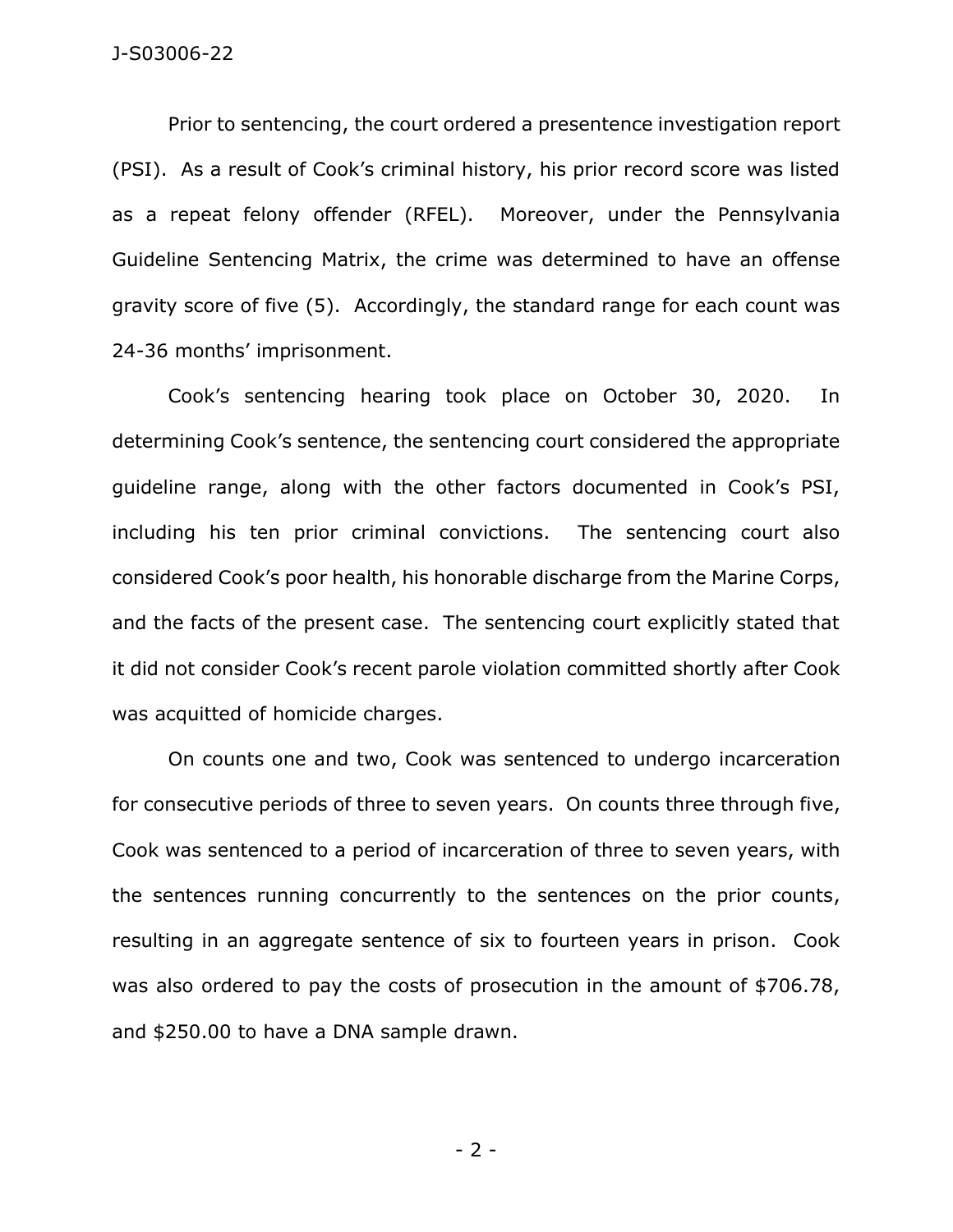Cook filed a timely post-sentence motion to modify sentence alleging that the sentencing court: (1) "imposed a six[-]year (72 month) minimum sentence which falls outside of the minimum sentence of the guidelines and just one year shy of the statutory maximum; [(2)] considered matters outside the probation department's [PSI], including information and matters learned through the defendant's murder trial; [and (3)] failed to consider all relevant factors, including [Cook's] age, and relative health, the length of incarceration prior to the charges being filed[,] and the staleness of [Cook's] prior criminal history." *See* Motion to Modify Sentence, 11/6/20, at 2-3. The court denied Cook's post-sentence motion on March 5, 2021. In its decision to deny Cook's motion, the court stated, "[d]ue to [Cook's] history of repeated offenses, [the court's] significant concerns about the protection of the public, and [Cook's] pattern of inability to be rehabilitated, the [c]ourt declined to modify [Cook's] sentence and believes that it has provided adequate support on the record for this decision." Trial Court Post-Sentence Motion Opinion, 3/17/2021, at 3; Rule 1925(a) Opinion, 4/15/21 (adopting court's post-sentence motion opinion to fulfil Rule 1925(a) obligation).

On March 19, 2021, Cook filed a timely notice of appeal. On April 9, 2021, Cook filed a court-ordered Pa.R.A.P. 1925(b) concise statement of errors complained of on appeal. On appeal, Cook claims that the sentencing court "erred as a matter of law in denying [his] [p]ost-[s]entence [m]otion seeking a modification of sentence as the [] [c]ourt improperly imposed

- 3 -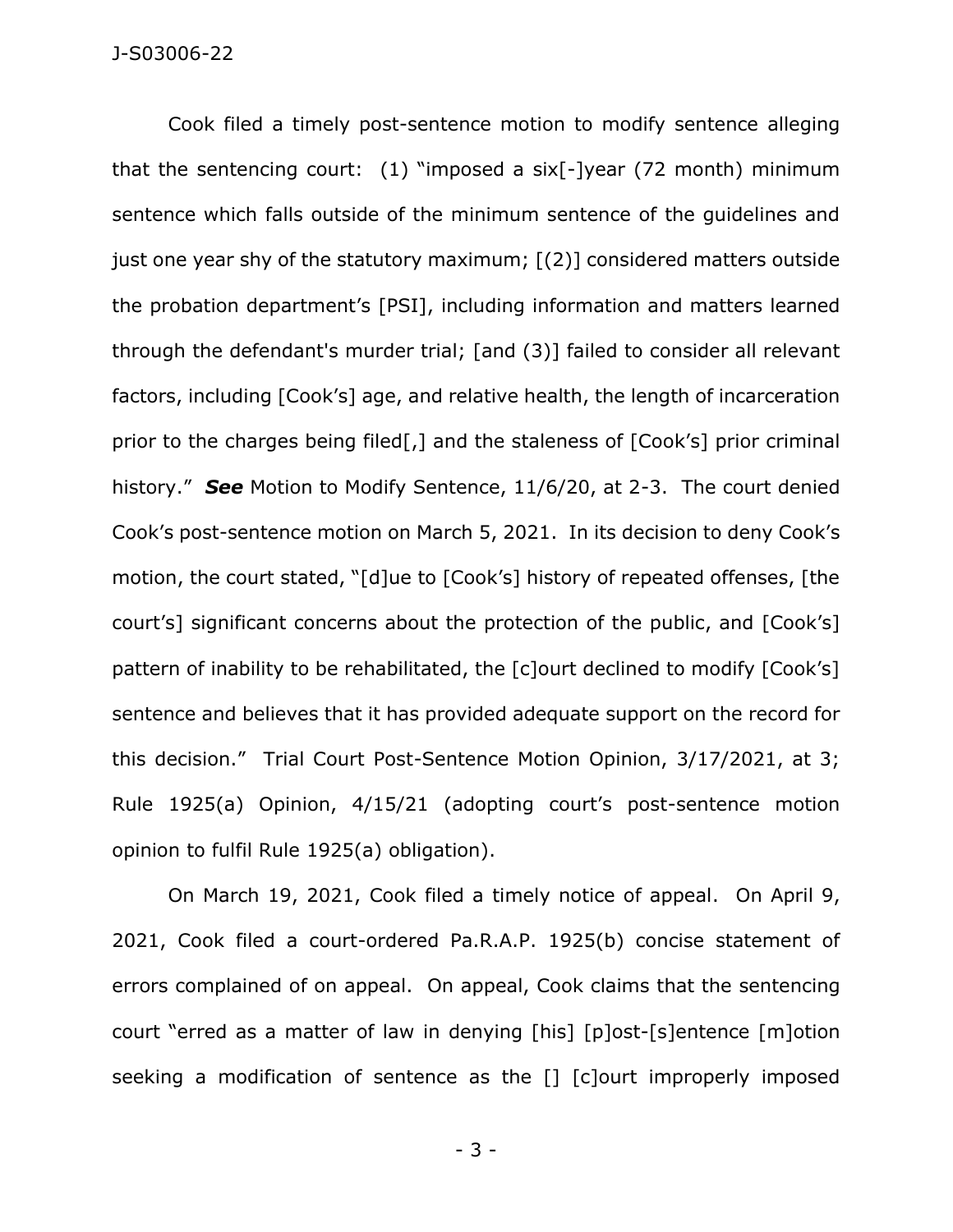consecutive sentences[.]" *See* Brief for Appellant, at 10. Specifically, Cook claims that the court improperly imposed consecutive sentences where it: (1) "imposed a sentence outside of the standard minimum range and just one year short of the statutory maximum; [(2)] considered matters outside of the [PSI], including information and matters learned through [Cook]'s prior murder trial in which [Cook] was found [n]ot [q]uilty on all counts by a jury; [and (3)] did not give due consideration to [Cook]'s ailing health or his rehabilitative needs." *Id.* at 10, 14. Cook's claims implicate the discretionary aspects of his sentence.

"The right to appellate review of the discretionary aspects of a sentence is not absolute and must be considered a petition for permission to appeal." *Commonwealth v. Buterbaugh*, 91 A.3d 1247, 1265 (Pa. Super. 2014) (citing *Commonwealth v. Hoch*, 936 A.2d 515, 518 (Pa. Super. 2007)). "An appellant must satisfy a four-part test to invoke this Court's jurisdiction when challenging the discretionary aspects of a sentence." *Id.* Specifically, we must determine:

(1) whether appellant has filed a timely notice of appeal; (2) whether the issue was properly preserved at sentencing or in a motion to reconsider and modify sentence; (3) whether appellant's brief has a fatal defect; and (4) whether there is a substantial question that the sentence appealed from is not appropriate under the Sentencing Code.

*Id.* at 1265-66 (quoting *Commonwealth v. Moury*, 992 A.2d 162, 170 (Pa. Super. 2010)).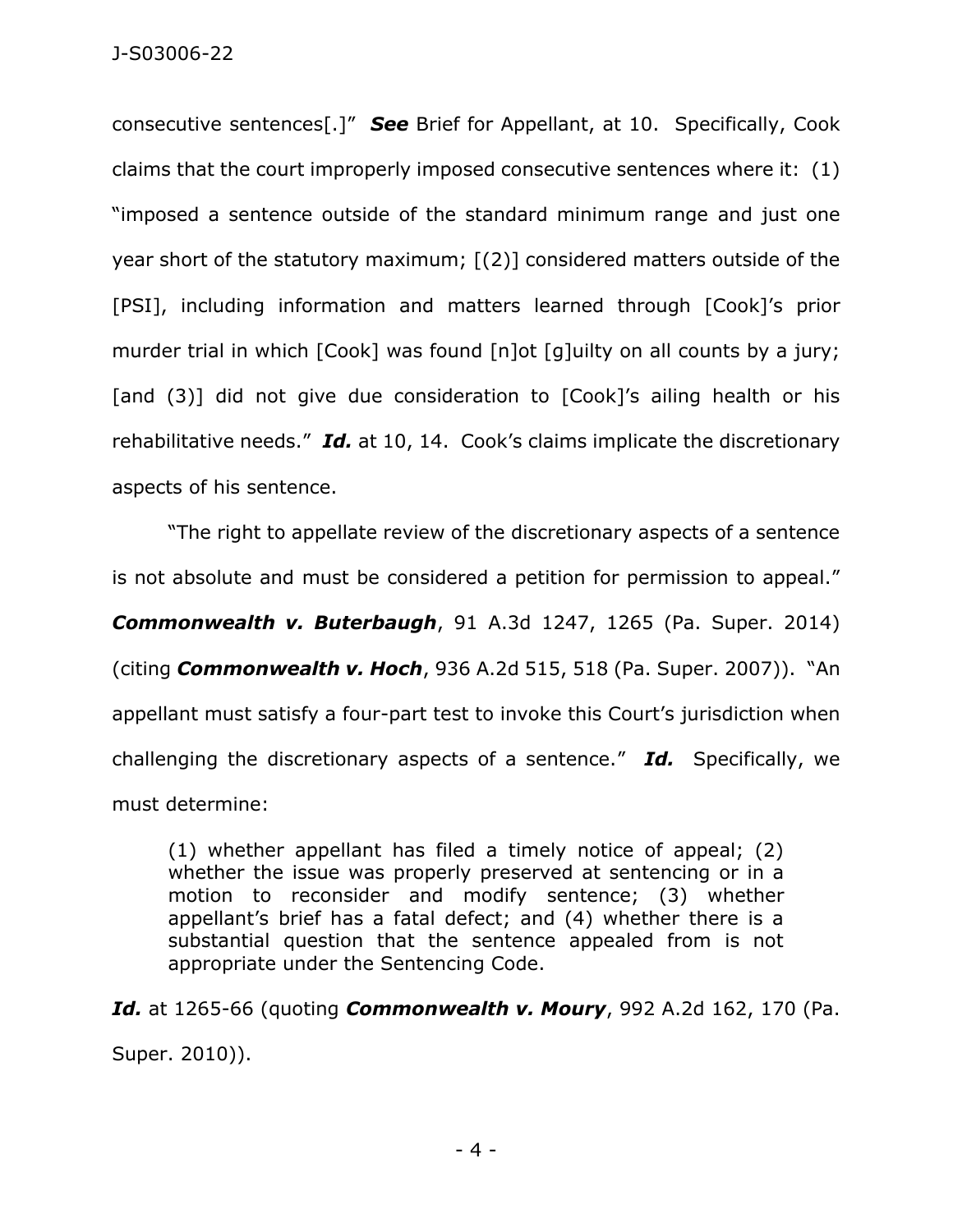First, we note that Cook has filed a timely notice of appeal. Second, Cook preserved the issues he raises on appeal in his post-sentence motion to modify sentence. Third, Cook's brief contains a Pa.R.A.P. 2119(f) statement of the reasons relied upon for appeal, and, thus, does not have a fatal defect. **See** *id.* at 1266. However, we conclude that Cook fails to raise a substantial question as to whether his sentence is appropriate under the Sentencing Code.

A substantial question will be found where an appellant advances a colorable argument that the sentence imposed is either inconsistent with a specific provision of the Sentencing Code or is contrary to the fundamental norms which underlie the sentencing process. At a minimum, the [] statement[,] [known as a Pa.R.A.P. 2119(f) statement,] must articulate what particular provision of the [C]ode is violated, what fundamental norms the sentence violates, and the manner in which it violates that norm.

*Commonwealth v. Zirkle*, 107 A.3d 127, 132-33 (Pa. Super. 2014) (quoting

*Commonwealth v. Mastromarino*, 2 A.3d 581, 585-86 (Pa. Super. 2010)).

A sentencing court has the discretion "'to impose its sentence concurrently or consecutively to other sentences being imposed at the same time or to sentences already imposed. Any challenge to the exercise of this discretion ordinarily does not raise a substantial question.'" *Mastromarino*, 2 A.3d at 586-87 (quoting *Commonwealth v. Marts*, 889 A.2d 608, 612 (Pa. Super. 2005)). "[T]he imposition of consecutive rather than concurrent sentences will present a substantial question in only 'the most extreme circumstances, such as where the aggregate sentence is unduly harsh, considering the nature of the crimes and the length of imprisonment.'" *Commonwealth v. Caldwell*, 117 A.3d 763, 769 (Pa. Super. 2015) (quoting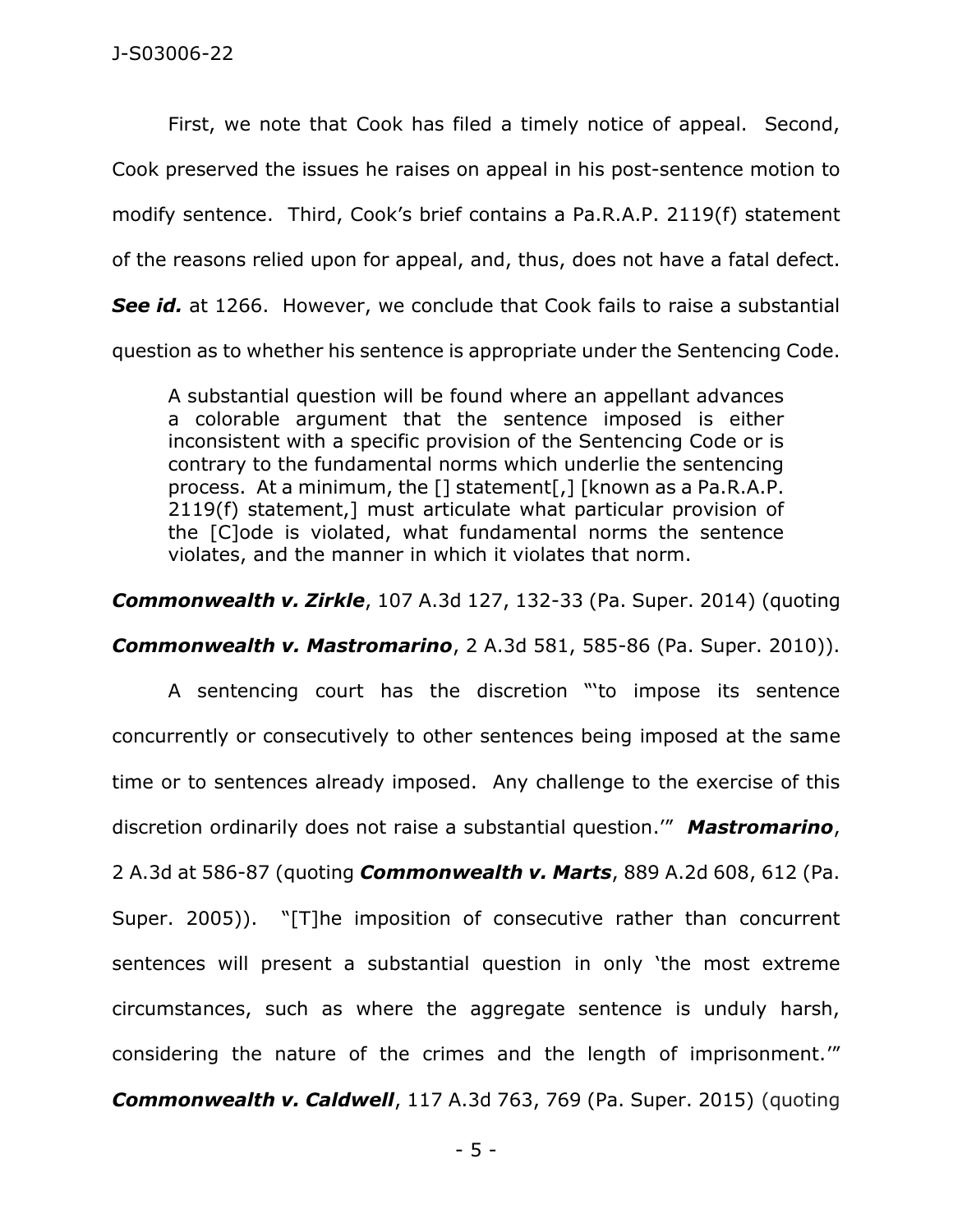## *Commonwealth v. Lamonda*, 52 A.3d 365, 372 (Pa. Super. 2012)). To be

clear,

a defendant may raise a substantial question where he receives consecutive sentences within the guideline ranges if the case involves circumstances where the application of the guidelines would be clearly unreasonable, resulting in an excessive sentence; however, a bald claim of excessiveness due to the consecutive nature of a sentence will not raise a substantial question.

*Id.* (quoting *Commonwealth v. Dodge*, 77 A.3d 1263, 1270 (Pa. Super. 2013)). "'In determining whether a substantial question exists, this Court does not examine the merits of whether the sentence is actually excessive. Rather, we look to whether the appellant has forwarded a plausible argument that the sentence, when it is within the guideline ranges, is clearly unreasonable.'" *Id.* at 770 (quoting *Dodge*, 77 A.3d at 1270).

In addition, "an allegation that a sentencing court 'failed to consider' or 'did not adequately consider' certain factors does not raise a substantial question that the sentence was inappropriate. Such a challenge goes to the weight accorded the evidence and will not be considered absent extraordinary circumstances." *Commonwealth v. Petaccio*, 764 A.2d 582, 587 (Pa. Super. 2000) (quoting *Commonwealth v. Urrutia*, 653 A.2d 706, 710 (Pa. Super. 1995)). However, "This Court has also held that 'an excessive sentence claim—in conjunction with an assertion that the court failed to consider mitigating factors—raises a substantial question.'" *Caldwell*, 117 A.3d at 770 (quoting *Commonwealth v. Raven*, 97 A.3d 1244, 1253 (Pa. Super. 2014)).

- 6 -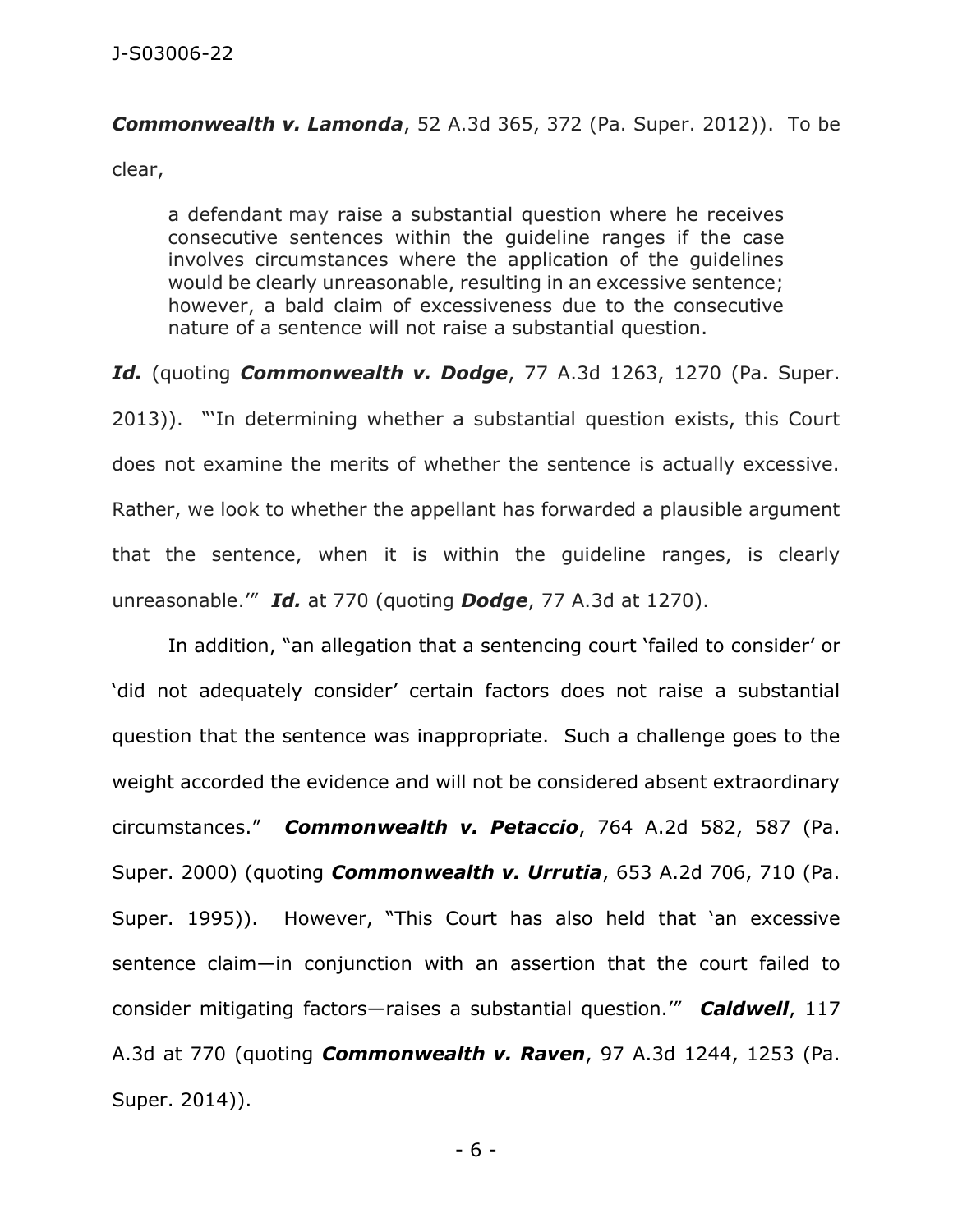"When reviewing a challenge to the discretionary aspects of sentencing,

we determine whether the trial court has abused its discretion." *Id.*

Sentencing is a matter vested in the sound discretion of the sentencing judge, and a sentence will not be disturbed on appeal absent a manifest abuse of discretion. In this context, an abuse of discretion is not shown merely by an error in judgment. Rather, the appellant must establish, by reference to the record, that the sentencing court ignored or misapplied the law, exercised its judgment for reasons of partiality, prejudice, bias or ill will, or arrived at a manifestly unreasonable decision.

## *Id.*, quoting *Raven*, 97 A.3d at 1253.

\_\_\_\_\_\_\_\_\_\_\_\_\_\_\_\_\_\_\_\_\_\_\_\_\_\_\_\_\_\_\_\_\_\_\_\_\_\_\_\_\_\_\_\_

Cook's claim that the sentencing court improperly imposed consecutive sentences, and, thereby, imposed a sentence outside of the standard minimum range and just one year short of the statutory maximum, does not raise a substantial question. $2$  Our case law is clear that imposing consecutive

<sup>&</sup>lt;sup>2</sup> Additionally, Cook inaccurately classifies his sentences when he claims that the two consecutive sentences effectively form a sentence for a period of six (6) to fourteen (14) years, which is outside of the standard minimum range and just one year short of the statutory maximum. *See* Brief for Appellant, at 12-13. In fact, the sentencing court sentenced Cook to serve two consecutive sentences, not one sentence outside the standard minimum range and just short of the statutory maximum. Each sentence calls for Cook to serve a period of three to seven years of incarceration. The three-year minimum of each sentence is within the recommended minimum standardrange of twenty-four (24) to thirty-six (36) months. Additionally, the maximum of each sentence is not more than the statutory maximum for the offense charged, which is seven (7) years. *See* 18 Pa.C.S. § 7512(b).

Moreover, the record refutes Cook's allegation that the sentencing court improperly considered matters outside of his PSI, including information learned through Cook's prior murder trial. *See* N.T. Sentencing, 10/30/20, at 8 (sentencing court explicitly stated, "I want to make it clear that you were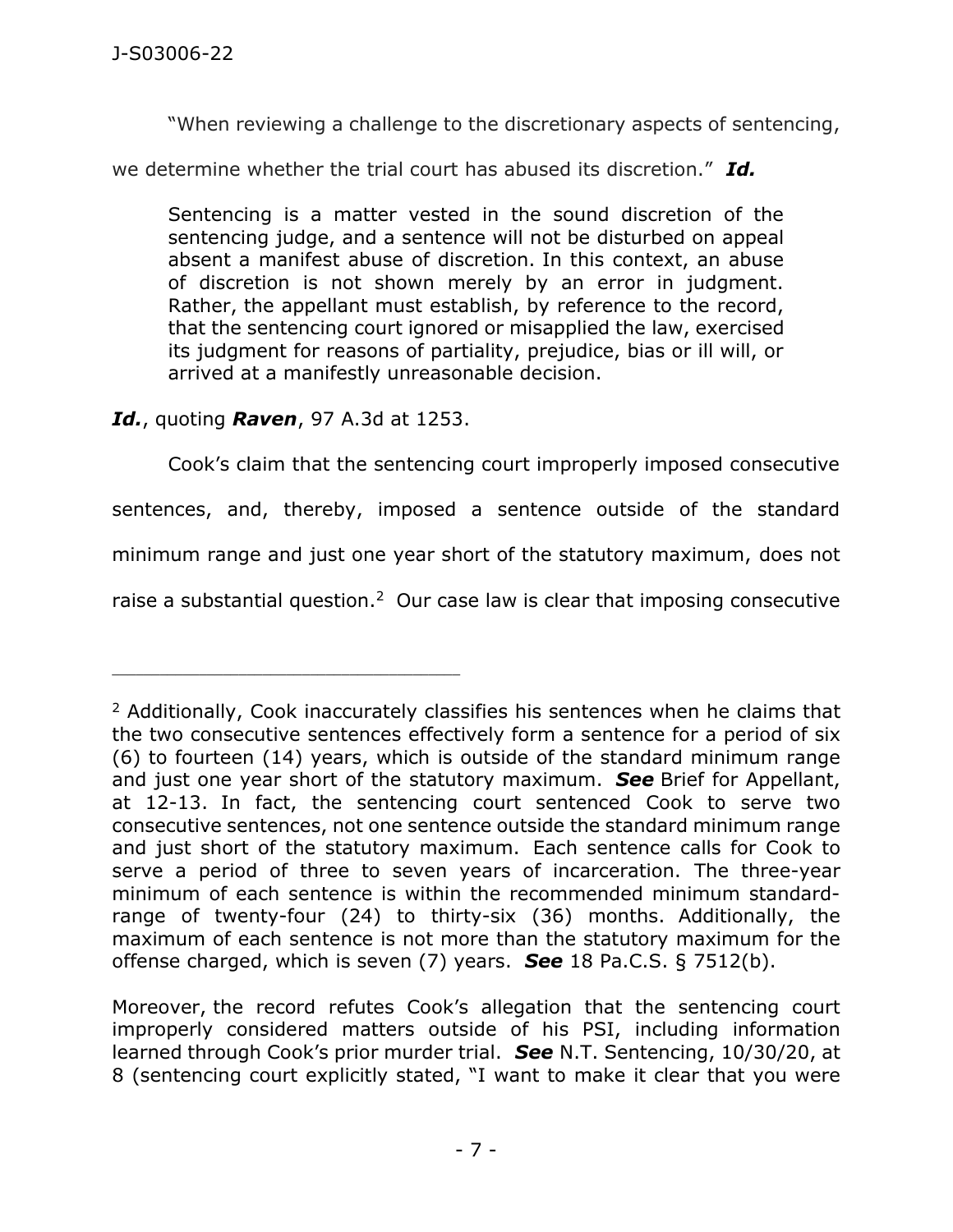\_\_\_\_\_\_\_\_\_\_\_\_\_\_\_\_\_\_\_\_\_\_\_\_\_\_\_\_\_\_\_\_\_\_\_\_\_\_\_\_\_\_\_\_

sentences, rather than concurrent sentences, does not raise a substantial question. *See Mastromarino*, 2 A.3d at 586-87.<sup>3</sup>

Finally, Cook's claim that the sentencing court imposed a sentence without consideration of his poor health and rehabilitative needs similarly fails to raise a substantial question. Here, Cook claims that the sentencing court failed to consider certain factors in imposing Cook's sentence; however, our case law is clear that a claim that the sentencing court failed to consider or did not adequately consider certain factors does not raise a substantial

<sup>3</sup> If Cook's claim regarding the sentencing court's imposition of consecutive sentences and failure to consider mitigating factors is construed to be an excessiveness of sentence claim, and, thus, potentially raises a substantial question, it is meritless. *See Caldwell*, 117 A.3d at 770. The sentencing court did not manifestly abuse its discretion in sentencing Cook because the sentencing court did not misapply the law, exercise its judgment for reasons of partiality, prejudice, bias, or ill will, or arrive at a manifestly unreasonable decision. *Id.* Cook's sentence is not unreasonable in light of his ten prior convictions, which include offenses such as burglary, assault, rape, and domestic battery. Trial Court Post-Sentence Motion Opinion, 3/17/2021, at 3. Cook also failed to present evidence of rehabilitation, especially since the offenses in this case occurred while Cook was incarcerated. *Id.* Finally, Cook's sentence does not violate the Sentencing Guidelines because the minimum sentence for each offense falls within the recommended minimum standard-range. *See Commonwealth v. Moore*, 617 A.2d 8, 12 (Pa. Super. 1992) ("'In determining whether a particular sentence is clearly unreasonable or unreasonable, the appellate court must consider the defendant's background and characteristics[,] as well as the particular circumstances of the offense involved, the trial court's opportunity to observe the defendant, the [PSI], . . . the Sentencing Guidelines as promulgated by the Sentencing Commission, and the 'findings' upon which the trial court based its sentence.'") (quotation omitted).

acquitted of the homicide and this sentence has nothing to do with that case.").